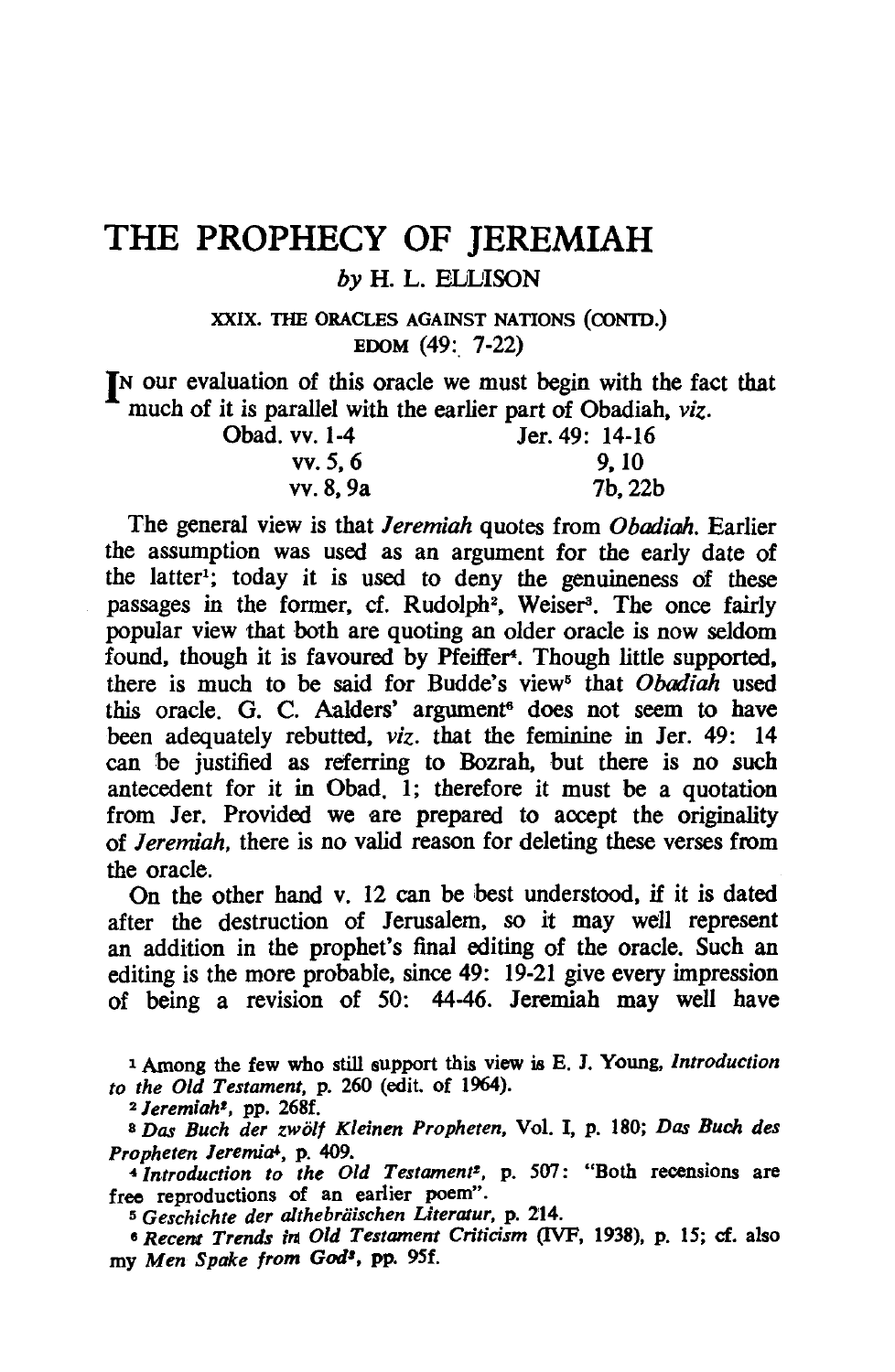strengthened his prophecy just because it showed no signs of coming to pass at the time.

It is to be noted that, unlike the other prophecies from the fourth year of Jehoiakim (605), the oracle against Edom gives no hint as to God's agents in its overthrow. or even from what direction it might come. This vagueness does not justify our importing eschatological ideas into it as do some on the basis of vv. 13. 18.

Why the Edomites gave way to Arab pressure culminating in that of the Nabataeans we do not know. N. Glueck is doubtless correct. when he says. "Many of the Edomites were undoubtedly pushed out by the infiltrating Nabataeans . . . It is, however, no more reasonable to assume that all the Edomites left or were expelled from Edom . . . than it is correct to say that all the Judaeans left or were expelled from their homes as the result of similar conquests".7 At the same time. what was left of Edom on its own territory vanished amidst its conquerors. and apparently their city sites. though seldom forgotten. remained uninhabited for several centuries.

It should be noted that Jeremiah shows no special bitterness against Edom. nor is it exalted to the position of Judah's special enemy. Once again we have an oracle based purely on the contemporary historical position.

## THE ARAB TRIBES (49: 28-33)

Towards the end of the Judaean monarchy the Arabs were coming to the fore as traders. Nabonidus. the last of the Chaldaean kings of Babylonia. campaigned in central Arabia. living in Tema for 10 years. This shows that the Arabs had become a genuine threat to the Babylonian trade routes. So we can easily understand why Nebuchadrezzar raided them in 599/8 B.C. There is no contradiction between Kedar and Hazor (49: 28) and the names in 25: 23. 24. As shown by 2: 10 Kedar was used by Jeremiah as a general collective for the Arab tribes (cf. also Ps. 120: 5). Obviously Hazor has no connection with the great Galilaean fortress town. Already LXX had read the unpointed Heb. correctly as *hatser*, i.e. enclosure. It refers to that stage of development. when the purely nomadic Beduin had so far settled as to have recognized and fixed administrative centres but had not yet fortified them; cf. v. 31. Probably "the city of the Amalekites" in 1 Sam. 15: 5 should be so understood. Before that

7 *The Other Side of the Jordan.* p. 133.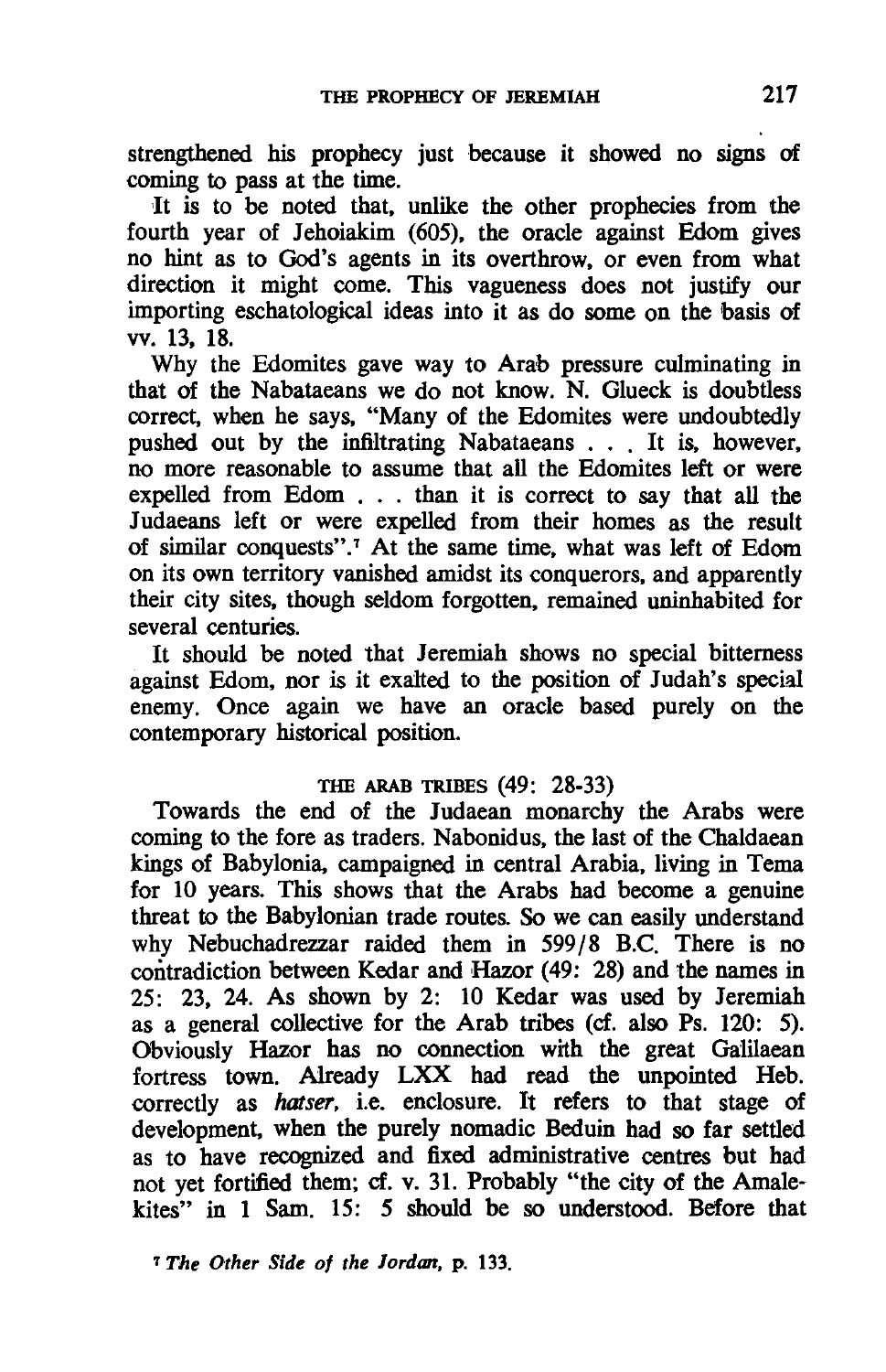stage was reached an attack by an invading army had little hope of success. Once again the oracle fits into the general pattern of the year 605.

### ELAM (49: 34-39)

Just as the previous oracles had the purpose of warning Jehoiakim to accept the overlordship of Nebuchadrezzar and remain loyal to him, so this, given *in* 597, was intended to convey a similar warning to Zedekiah, unless indeed it was intended to suppress any dangerous hopes among the deportees to Babylonia. The very general language used is no indication of lack of genuineness but springs from the ignorance of both Jeremiah and his hearers of far-distant Elam.

It lay to the east of southern Mesopotamia in the foothills of the Iranian plateau. Its position was fertile and strong, and commercially important because it controlled the trade routes to the plateau. At various times it had dominated parts of Mesopotamia and had ruled Babylon from c. 1300 to 1120.

Owing to the gaps in the Babylonian Chronicle we are not able to interpret the oracle with certainty. Elam had been conquered by Assyria under Ashur-bani-pal, but it may have regained a short-lived freedom at the fall of Nineveh *in* 612. Ezek. 32 is dated *in* v. 1 in 592, and vv. 24, 25 show Elam as having gone down to Sheol. We may assume, therefore, that *in* the interval, perhaps *in* the winter of 596,8 Nebuchadrezzar felt compelled to bring Elam under his sway. The closing verse (39) found its fulfilment under the Persians, when *its chief town*, Susa, became one of the Persian capitals.

## THE ORACLE AGAINST BABYLON (chs. 50, 51)

We have seen that, with one exception, *viz.* the oracle against Damascus, we have no reason for doubting the essential genuineness of the prophecies against the nations attributed to Jeremiah. In the case of Moab, and just possibly *in* that of Edom, we had to recognize the probability of admixture from other sources. In addition we saw that, while the oracles may not be of outstanding spiritual importance, they admirably suit the situation in which they were given and will have been of the greatest practical importance for those that heard them.

It follows that a priori we might expect Jeremiah to have

8 So The Oxford Annotated Bible (R.S.V.), p. 981. It is based on a hazardous conjectural reading based on a broken name.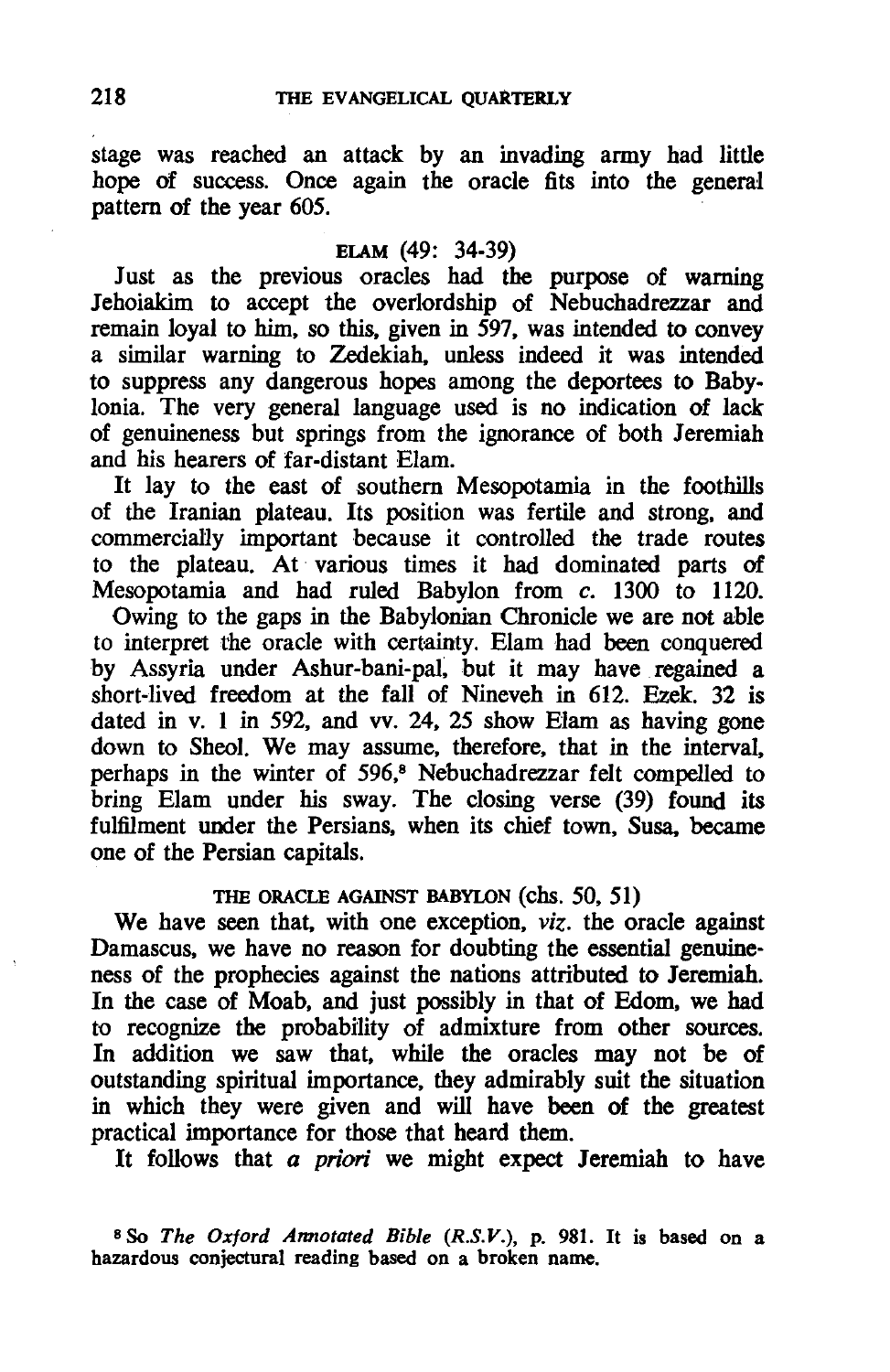prophesied Babylon's doom, and that not merely in general terms as in 25: 26-note the cypher (RV, RSV, tx. and mg.). It need hardly be stressed that if such a prophecy was uttered, it could be entrusted only to those in whom he had real confidence; they would be few.

If we are to attribute the prophecy as it stands  $(50: 2-51: 58)$  to Jeremiah, it is imperative to assume that he edited it after the events of 593 described in 51: 59-64. E. J. Young is certainly correct<sup>®</sup> in recognizing that 50: 28; 51: 11, 51 presuppose the destruction of the Temple. While 50: 4, 7, 17, 33; 51: 34ff. could be interpreted of the position after the deportation of Jehoiachin, Young adopts the more natural position of assuming that they refer to an exile already begun.

We should go further. Seraiah had undertaken a task of very considerable danger, for we may be sure that Nebuchadrezzar's secret service agents did not give him much privacy. To picture him as solemnly declaiming the 103 verses aloud before throwing the weighted scroll into the Euphrates passes the bounds of the probable. We should approach the chapters then in the expectation that we shall find a collection of oracles just as in the Book of Hope (chs. 30, 31).

When we turn to the views of modern scholars on these chapters we find them virtually entirely negative. We must not forget, however, that it is only comparatively recently that these oracles against the nations have begun to be rehabilitated. In addition much of the old prejudice against the predictive prophecy is still abroad.

S. R. Driver said: 10

R. Driver said: <sup>10</sup><br>It does not seem that this prophecy is Jeremiah's . . . The<br>standpoint of the prophecy is later than Zedekiah's fourth year . . . The point of view is not that of Jeremiah either in or about the year *593* . . . The prophecy is not a mere declaration of the end of the Chaldaean rule, such as Jeremiah undoubtedly made: it is animated by a temper, which if it be Jeremiah's, is not adequately accounted for . . . Jeremiah is not, indeed, like Isaiah, a master of literary style: but the repetitions and the unmethodical development of the subject which characterize chs. SO-51 are both in excess of his usual manner.

A. S. Peake's opinion is similar: 11

It is an almost universally accepted result of criticism that SO: 1-51: 58 cannot be the work of Jeremiah.

*'Op. cit.,* pp. 238f.

*<sup>10</sup>*LOT', pp. 266f.

<sup>11</sup> Jeremiah and Lamentations (Century Bible), Vol. II, pp. 254f.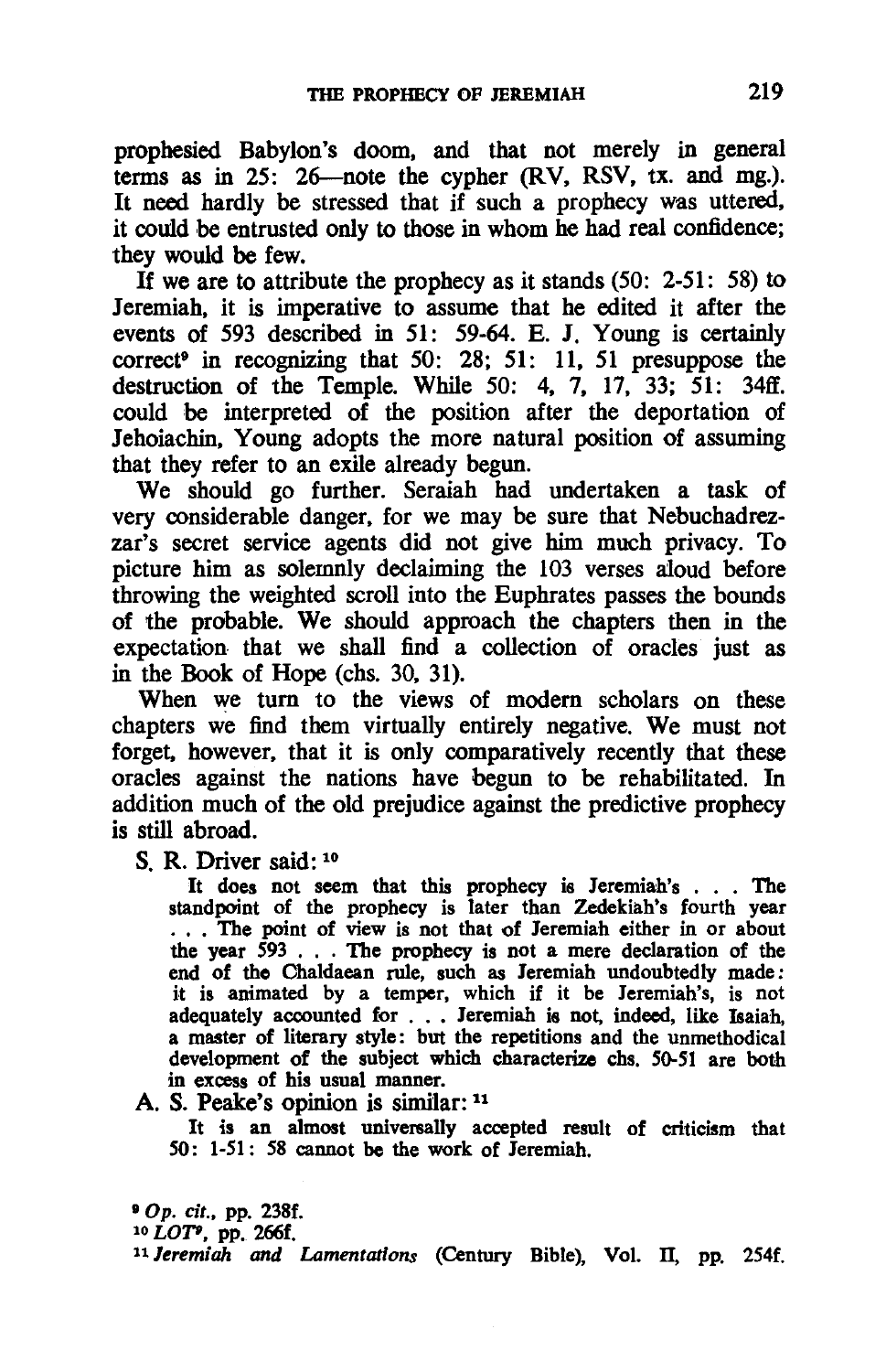He suggests that we should look for a date *after* the fall of Babylon:

Babylon was not destroyed by Cyrus, but remained for several generations, its continued existence a perplexity to thoee who read the earlier prophecies of utter ruin. To such perplexity our oracle seeks to give an answer.

R. H. Pfeiffer is far more forthright: 12

The worst example is the oracle on Babylon (50-51), a prolix, disjointed, vacuous literary exercise abounding in reminiscences of late parts of Isaiah's book as well as of Jeremiah . . . It may be that this inane poem was concocted to supply the missing book that Jeremiah is said to have sent to Babylon, where it was to be sunk in the Euphrates, although this story, which contradicts Jeremiah's friendly attitude to Nebuchadrezzar, looks like a midrash . . .

O. Eissfeldt is much more careful: 13

We can immediately see clearly that the threat against Babylon cannot in its present form derive from Jeremiah, in view of the mention of the king of the Medes as Babylon's chief enemy. It must come from the years before the conquest of Babylon, or may already presuppose that conquest. A closer examination reveals that we have here a composition which has incorporated a good deal of other matter . . . It hardly seems justifiable to go even further and inquire whether there is here any Jeremianic basis at all . . . A core of material deriving from Jeremiah himself may, it would appear, be demonstrated in 50: 17-20.

Rudolph<sup>14</sup> is not prepared to grant any part to Jeremiah, and places the oracle between 550 and 540. He has, however, the valuable insight that it is not to be regarded as being of unitary construction and divides it into 15 sections (see below). Weiser<sup>15</sup> takes up a similar position and calls it "a loose collection of sayings with many repetitions and without recognizable connection or sequence of thought".

If we separate out the facts from the personal opinions in the above, we shall recognize that these chapters do not give us merely, or even principally, Jeremiah's original oracle, and we shall not be surprised, if we find, as in the case of Moab, that the genuine oracles have attracted a considerable amount of floating material to them.

We should, however, first ask ourselves whether it is really true that Jeremiah's attitude to Nebuchadrezzar and Babylon was so relatively friendly that this oracle could not possibly come from him. We must beware of oversimplification on one side

 Op. cit., p. 507. The Old Testament (Eng. trans. of 3rd edit.), p. 362. Op. cif., pp. 274f. 150p. cif., pp. 426f.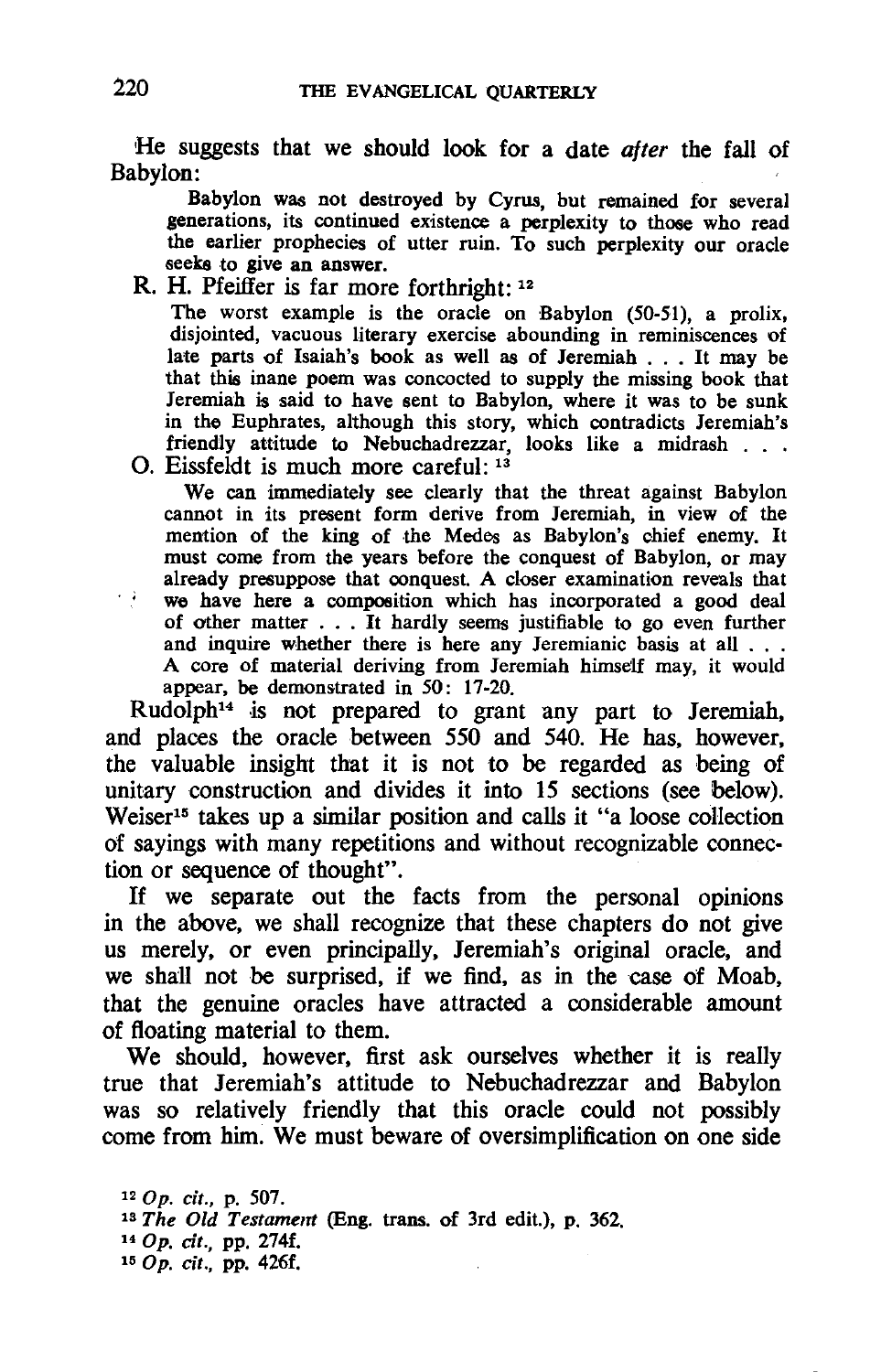or the other. If the message which Seraiah16 was solemnly to read aloud before throwing the weighted scroll into the Euphrates was in any real sense an oracle of doom, as it must have been. then it is clear that it will not have been made generally public before the destruction of the Temple and Jerusalem. Then it could no longer serve as an encouragement to rebellion by the deportees. If it is asked why this symbolic action was carried out seven years before the fall of Jerusalem, the simple answer may be that this was the only opportunity that Jeremiah had in this period.

But what did Jeremiah think about Nebuchadrezzar and Babylon? Strangely enough, apart from these chapters, we have no evidence. As a young man Jeremiah lived through the agony of the visions of the enemy from the north. Suddenly with the battle of Carchemish it was given him to know who the long-feared. long· expected conqueror was to be. It must have brought some relief to his mind to know where· previously he could only surmise. But there is no evidence that he ever welcomed Nebuchadrezzar. His message from that time was quite simply. "This is God's king; submit yourself to him and save your life; rebel and be destroyed". When in the final struggle for Jerusalem he urged both king and subjects to go out to the Chaldaeans and save their lives. it was not from any trust in Nebuchadrezzar's merciful character--was it merciful?--but in confidence that submission to God's will would not go unrewarded.

If a closer acquaintance with the Chaldaeans and their ways so sickened Habakkuk. is there any reason for thinking that Jeremiah's reaction will have been any less? He must have found himself in the same tension as we are familiar with in Isaiah's prophecies concerning the Assyrians. They were God's instruments of punishment, but the manner in which they did their task would bring punishment on them. All the available evidence points to the same being true of the Chaldaeans. In our own days many. rightly or wrongly. proclaimed that Hitler and his Nazis were God's judgment on this or that. on these or those. Yet they hated his deeds and rejoiced in his fate. Instead of assuming that Jeremiah could not have composed this oracle, we should be prepared to accept the possibility that

<sup>16</sup> His brother Baruch, Jeremiah's friend and scribe (cf. 32: 12; 36: 4). is often mentioned, but this is the only passage where Seraiah is named. In itself this is a powerful argument against the incidents being a later invention.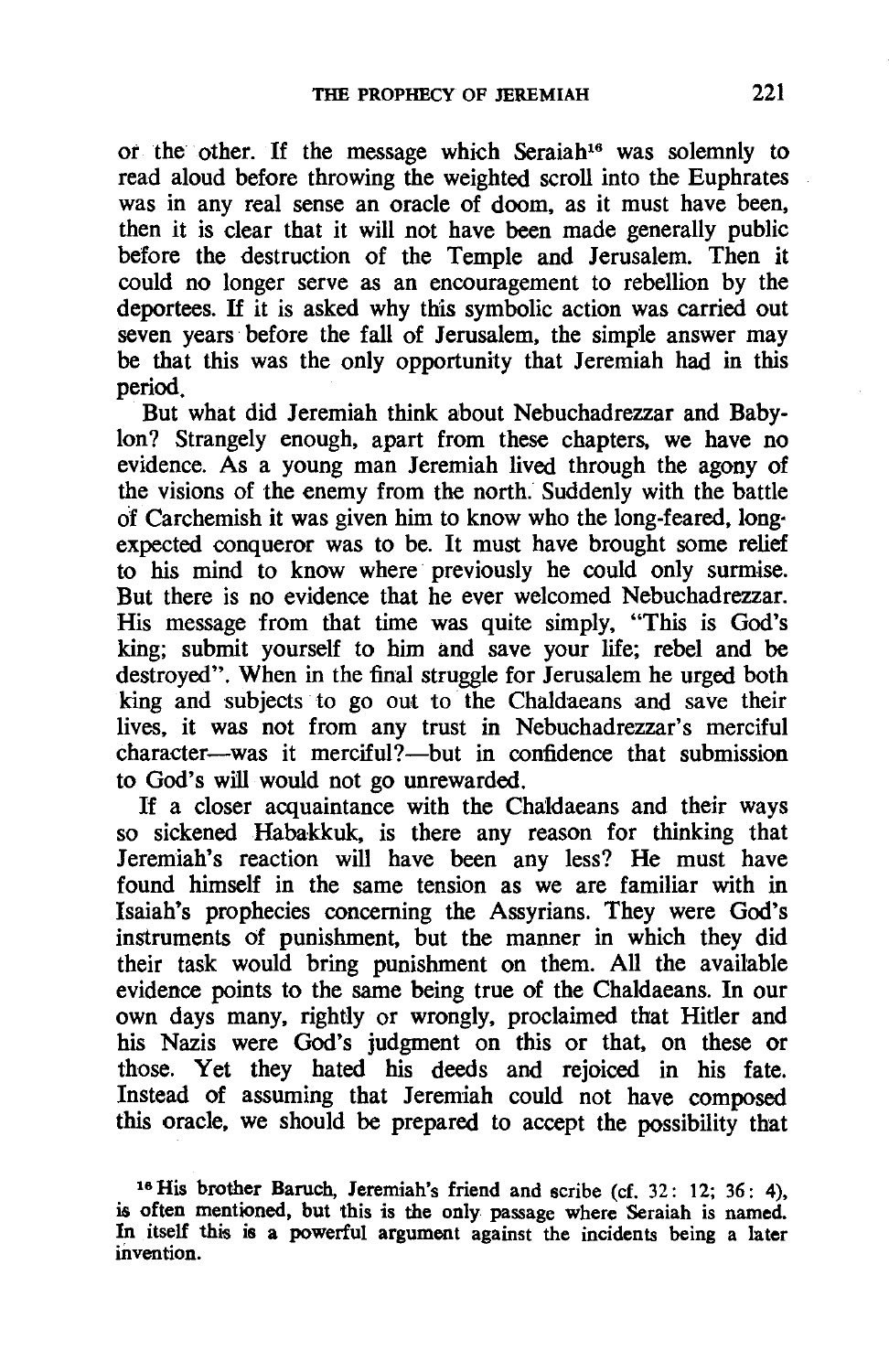it throws light on an aspect of his outlook not otherwise revealed to us.

#### THE ORACLE

R.S.V. has printed far more of 50: 2-51: 58 as prose than seems justified. Attention is therefore drawn to where it seems to be in error, for normally prose is a fairly certain indication of a gloss. The sectional divisions of R.S.V. do not seem very wise. The following survey uses those of Rudolph, which are very largely those of Weiser as well, though he breaks up some of Rudolph's longer ones and unites some of his shorter ones. The titles to each section have been taken from Rudolph as well.

*(a)* 50: 2-7. *The Fall* of *Babylon and the Freeing of Israel and ludah.* It is strange that R.S.V. does not recognize that vv. 3-7 are in verse. It is particularly noteworthy that the identity of the enemy from the north is not suggested-Babylon, Judah's enemy from the north, is to be destroyed by an enemy from the north! In addition the special mention of Israel (cf. 31: 7b-9) was to be disappointed in the realities of exile. In other words there is nothing in this oracle to suggest a late exilic or even post-exilic date, and it is entirely compatible with authorship by Jeremiah.

*(b)* 50: 8-20. *Once again the Fall* of *Babylon and the Freeing* of *Israel.* Here only vv. 17bc, 18 are in prose. It should be clear enough that v. 17a belongs to v. 19, so we may confidently regard vv. 17bc, 18 as a later gloss. R.S.V. is at fault in printing vv. 8-10, 19, 20 as prose. The comments on the previous section apply equally here; indeed Israel, not Judah, has special mention in v. 19. Note that "be as he-goats before the flock" (8) virtually rules out any thought of hasty and disorderly flight.

*(c)* 50: 21-28. *The Joyful News* of *Babylon's Fall for Zion.*  Here once again the whole section is in verse. Marathaim (Marratu) and Pekod (puqudu) are respectively an area and a tribe within Babylonia; here they have been chosen for their value as puns in Heb., being equivalent to Double Rebellion and Punishment. As said earlier, v. 28 really presupposes a date after 586, but otherwise there is nothing contrary to authorship by Jeremiah, and this is of importance only if we insist that this was part of the scroll sunk in the Euphrates. He had foretold the Temple's destruction, for nothing less would destroy the false concepts bound up with it. But Nebuchadrezzar's act was merely a wanton act of revenge.

(d) 50: 29-32. *The Fall* of *Babylon's Pride.* Again the whole section is in verse. There is nothing here for or against authorship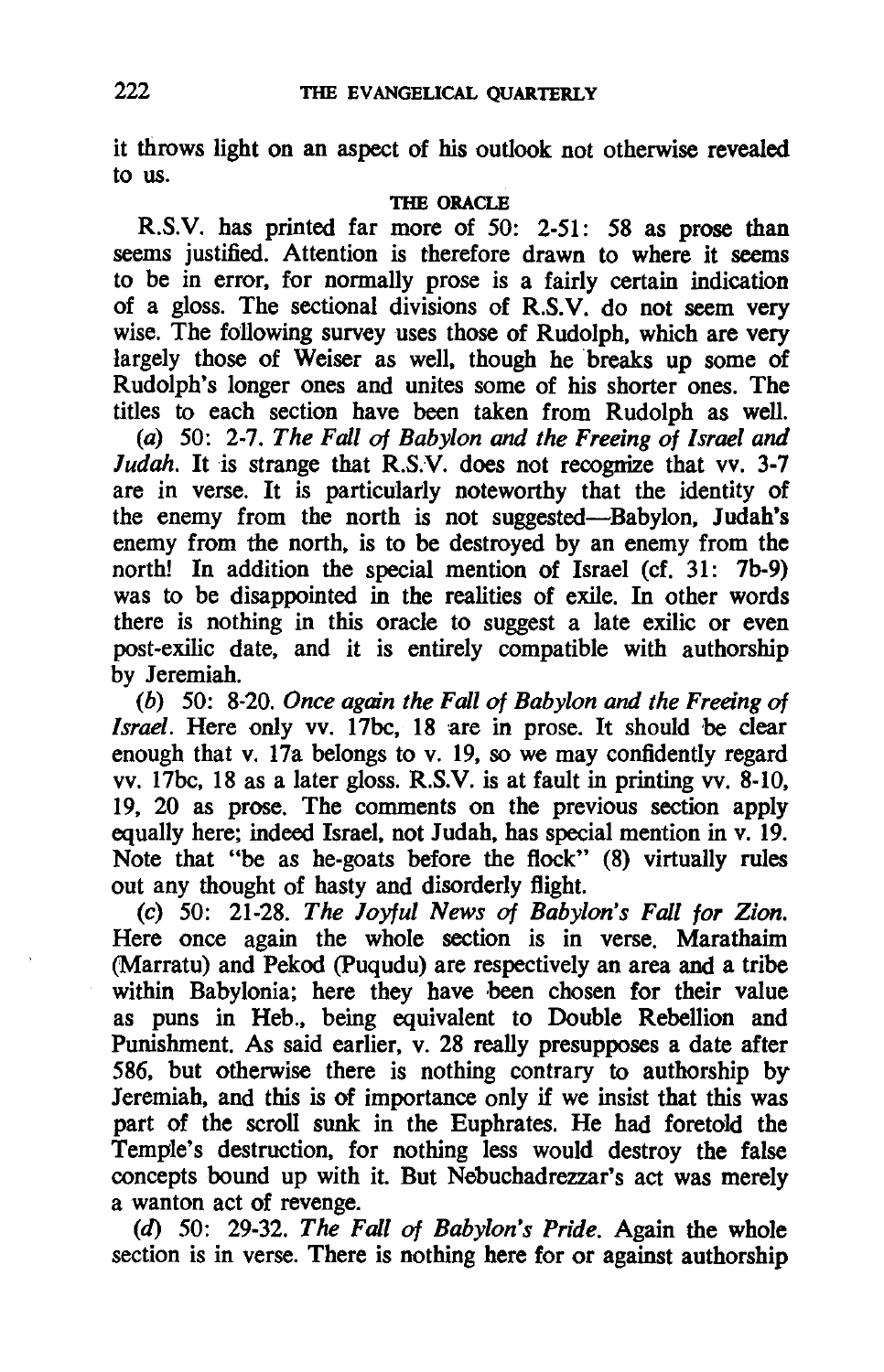by Jeremiah, but note the parallelism of v. 29 with 25: 14.

*(e)* 50: 33-40. *The Freeing of Israel.* Again all is in verse. Once again no objection can be raised to authorship by Jeremiah and the points made in section (a) are equally valid. Indeed Israel holds pride of place over Judah in v. 33. The Massoretic text in v. 38 is stupid. We should change the vowels and read, with Syriac and the Syriac translation of the fifth column of Origen's Hexapla, "sword". In fact, right through it would be better to render "sword" for "a sword", or even "the sword", for it is the sword of God's wrath that is intended.

(f) 50: 41-46. *The Enemy from the North as God's Instrument.*  R.S.V. is incorrect in printing vv. 44-46 as prose. In vv. 41-43 we have a virtual quotation from 6: 22-24. As in 50: 3 Babylon is to be treated as she has treated. Only a priori reasoning can suggest that it was easier for an imitator of Jeremiah to do this than for Jeremiah himself. We have already seen that the striking oracle of vv. 44-46 has been inserted in the prophecy against Edom (49: 19-21), probably by the prophet himself. There is certainly no valid ground for denying this to Jeremiah.

*(g)* 51: 1-19. *The LORD against Babylon.* Unlike the cypher in 25: 26; 51: 41 the one in v. 1 (Leb-qamai for Chaldea) is not likely to be original as it is not found in LXX. R.S.V. is correct in taking v. Hbc 'as prose. We are not likely to be wrong in regarding this as a gloss. If we do not, it is fatal to authorship by Jeremiah, for he does not mention the Medes. In any case the general impression is not favourable to it. The agreement of v. 6 with 50: 8 is largely superficial, for the earlier verse is far more in accord with Isa. 48: 20; 52: 11, 12. Then v. 10 is more reminiscent of Deutero-Isaiah than of anything in Jeremiah. It is true that vv. 15-19 are a direct quotation of 10: 12-16, but the use is really different, and it cannot be compared with the quotation in the previous section.

*(h)* 51: 20-26. *Babylon's Honour, Sin and Fall.* There is no ground for taking v. 24 as prose (R.S.V.). This oracle is to be interpreted in the light of 50: 23. I find it hard to conceive of anyone except Jeremiah with his conviction that Nebuchadrezzar was God's king speaking thus of Babylon. Equally I cannot conceive of its being part of the scroll sunk in the Euphrates by Seraiah. The mountain of v. 25 is conceived of in terms of Palestine, where almost all the rock is limestone and so capable of being burnt to lime in the furnace.

(i) 51: 27-33. *BabY/on's Fall is Near.* We could claim the oracle for Jeremiah by deleting the proper names. but even then